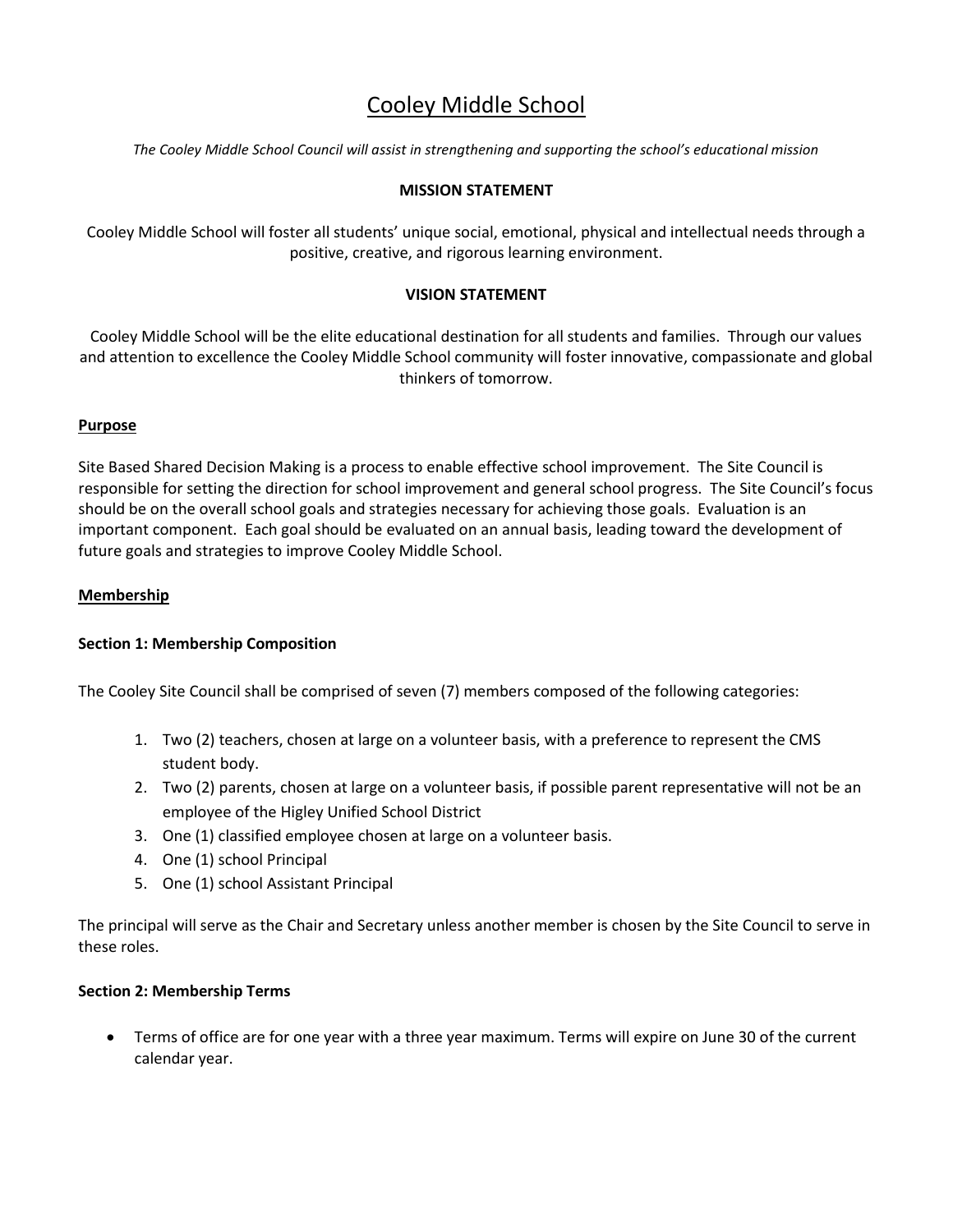- Resignation
	- 1. Any member may resign at any time by giving written notice to the Site Council. Unless otherwise specified in such written notice, the resignation shall take place upon receipt of the notice by the Site Council.
	- 2. If a member misses three consecutive meetings or a total of five meetings during the year, the member may be asked to resign their position at the discretion of the Site Council. A new member may be asked to fill in the remainder of the calendar year by the Site Council Chair.
- Removal

Any member of the Site Council may be removed by two thirds vote of the group at a regular or special meeting.

# **Responsibilities**

## Section 1: Roles

Roles for each Site Council Meeting shall be Facilitator, Recorder, Timekeeper, and Group Member.

# Section 2: Definition of Roles

The following are important roles and responsibilities for council meetings:

## *Facilitator*

- Remains neutral during the meeting; does not take sides on issues
- Moves the meeting along according to the agenda
- Focuses the group on the topics at hand and discourages extraneous discussion
- Encourages participation by all members; deliberately elicits opinions from those reluctant to speak
- Protects individuals from criticism or personal attack
- Suggests strategies and methods to resolve complex issues
- Summarizes what others have said and reviews decisions

## *Recorder*

- Takes minutes of what takes place at the meeting
- Checks for accuracy, occasionally asking the group if what is being recorded clearly matches the collective memory of what has happened
- Organizes ideas, decisions, and accomplishments
- Copies important material that may have been recorded on charts
- Prepares and submits minutes to the principal for distribution

## *Timekeeper*

- Keeps track of time lines allowed for each agenda item
- Provides reminders to the group when time allotment is about to expire
- Seeks approval from the group to extend beyond the allowed time limit for a specific item
- Assesses how well the group has kept time limits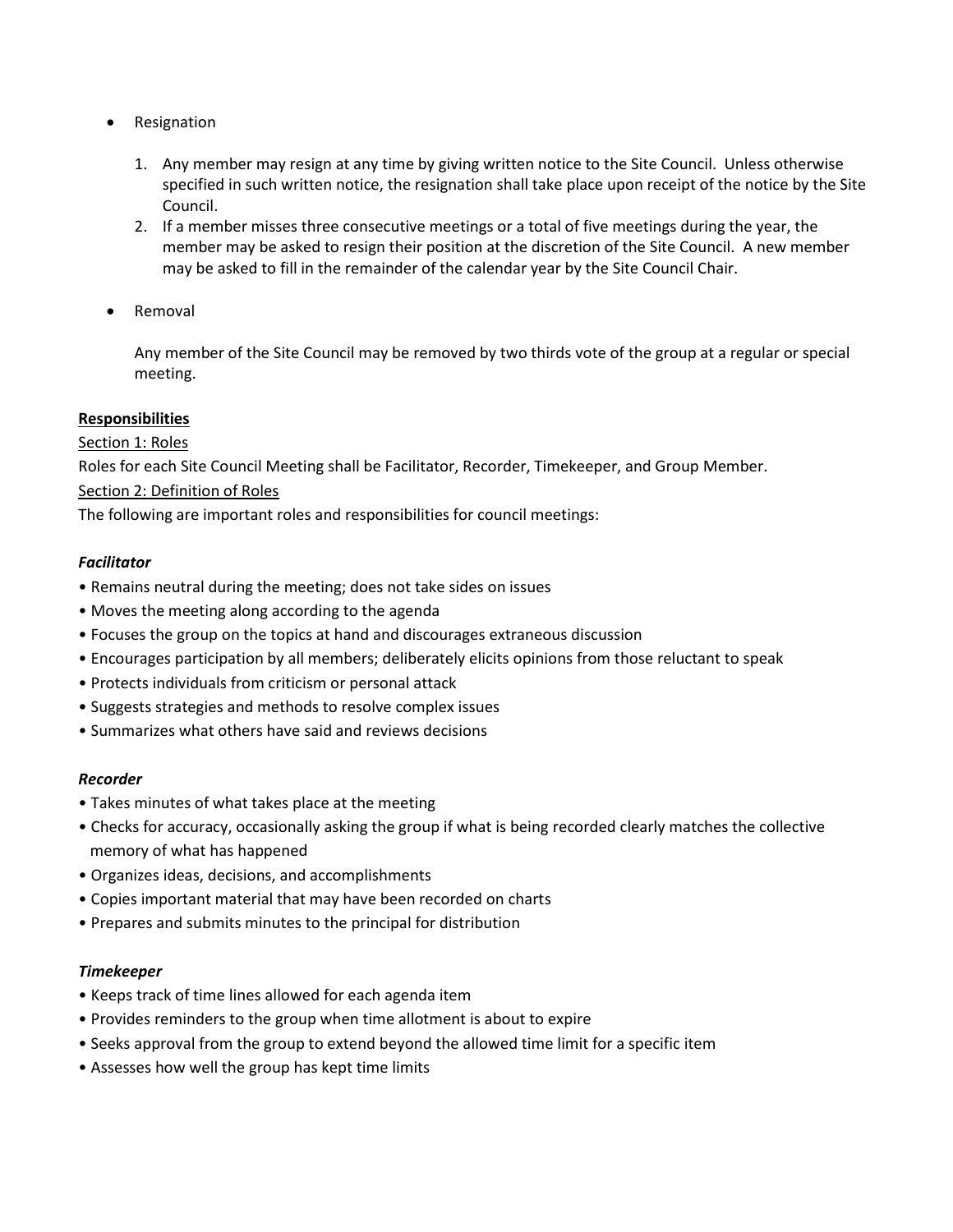## *Group Member*

- Contributes to group discussion
- Maintains focus on agenda items
- Helps facilitator remain neutral during discussion
- Encourages all members to participate
- Actively listens to what others are saying
- Works to achieve consensus
- Maintains a positive productive attitude

# **Meetings/Agendas**

The Cooley Middle School Site Council will compile a tentative agenda for the next Site Council meeting at the conclusion of each meeting. The Site Council meeting notice and agenda items will be posted prior to the meeting. Items for the next meeting agenda should be suggested at the end of each meeting. If an item needs to be added, it will be communicated to the principal at least 48 hours prior to the scheduled meeting. If the agenda is a full agenda, the Site Council members will decide when the item can be addressed and if time allotments for other items need to be adjusted to include the new item. It is the intention of the Cooley Middle School Site Council to designate time at every meeting to permit guests to address the Council.

Guidelines are as follows:

- 10 minutes total time will be allotted on every agenda to permit community guests to address the Site Council
- Speakers must submit a "Request to Address" form/email to the school principal no later than noon the day prior to the scheduled Site Council meeting
- Speakers will be limited to 2 minutes for each person to address the Site Council
- The Site Council reserves the right to not respond to any new issues not on the agenda
- The time allotment on the agenda may be lengthened by vote at a specific meeting if it appears that additional time is needed

There will be a minimum of 4 meetings in each school year. The four meetings may focus on:

Review school goals and annual plans Review school labels and AYP progress Promoting positive public relations for the school; healthy habits Review the safety and security of the school campus Other topics as generated by the membership

*Meeting agendas will be posted 48 hours in advance*